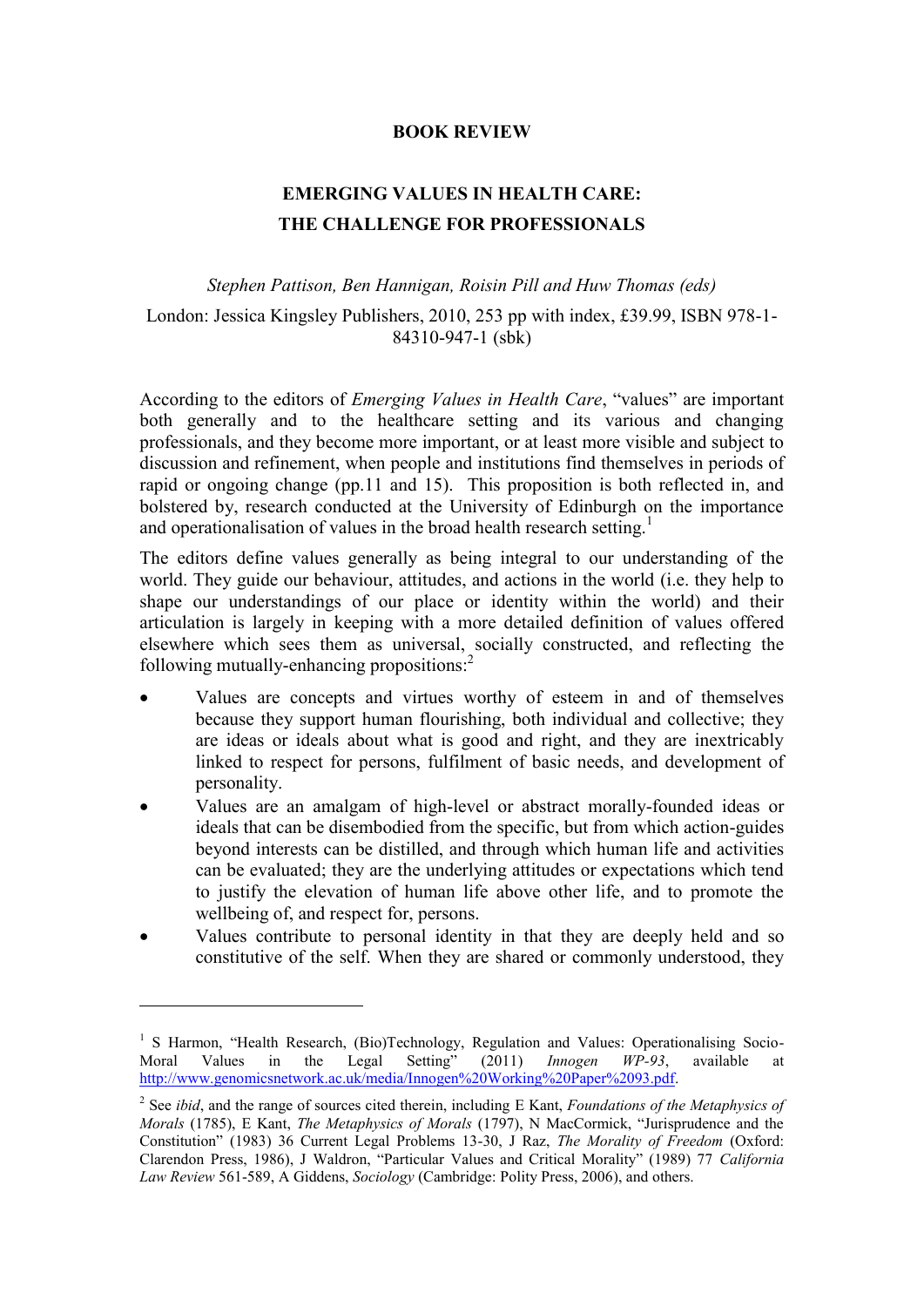additionally contribute to social identity because they encourage the forming of bonds with others. As such, they partially form (or inform) the overall social environment (in this case the biomedical research and healthcare setting).

Unfortunately, while the individual chapters of this book are very well written, richly researched and informative, and commendably edited (and therefore effectively integrated), they do not proceed from any clear or shared understanding of the term "values", a fact which is conceded by the editors (p. 230-231).

Finally, the editors claim that values can perform a number of functions, including the following:

- legitimising action and organisational arrangements;
- coordinating individual and institutional actions;
- managing and disciplining workers;
- justifying change and/or resistance to change; and
- creating and consolidating identity.

1

Again, these propositions are supported by research conducted through the University of Edinburgh on values in the regenerative medicine setting.<sup>3</sup> Moreover, given the importance and potential role of values in regulating human activities, particularly those in the health context,<sup>4</sup> much more empirical research is warranted on the formation and operationalisation of values. *Emerging Values in Health Care* is an excellent early contribution to this cause.

The editors assert that the book arose from a dialogue between an interdisciplinary and inter-professional group of experts which included doctors, nurses, psychologists and pharmacists, philosophers, theologians and clergy, and individuals from the humanities, and the book is enriched by that diversity of perspectives. The eleven chapters, which are preceded by a useful scene-setting Introduction, address a range of health professions or specialisations relevant to healthcare management. Using values as an analytical cornerstone, they examine the UK's NHS, a focus which may limit interest in the book, $5$  but which functionally grounds the case studies and makes them more concrete and practical. Adding to their value, most of the chapters are accompanied by very useful critical responses.

This book acknowledges and reflects on the complexity that pervades the healthcare setting, and the growing importance of values thereto. Through its case studies, all of which are interesting and readable, it highlights how values help in identity formation but are also left un-operationalised (i.e. values are not realised through workplace behaviour, which is changing as the health service is increasingly fragmented and populated by competing professions with varying degrees of self-identity and

<sup>&</sup>lt;sup>3</sup> See Governing Emerging Technologies: Social Values and Stem Cell Regulation in Argentina (ESRC Grant RES-000-22-2678) available a[t http://www.law.ed.ac.uk/ahrc/esrcvaluesproject/.](http://www.law.ed.ac.uk/ahrc/esrcvaluesproject/)

<sup>&</sup>lt;sup>4</sup> See S Harmon, note 1 above, and G Laurie, S Harmon and F Arzuaga, "Foresighting Futures: Law, New Technologies, and the Challenges of Regulating for Uncertainty" forthcoming in *Law, Innovation & Technology*.

<sup>&</sup>lt;sup>5</sup> The UK emphasis in the title has been noted by other reviewers: see V Mitchell, "Book Review: *Emerging Values in Health Care*" (2010) 17 *Nursing Ethics* 795.